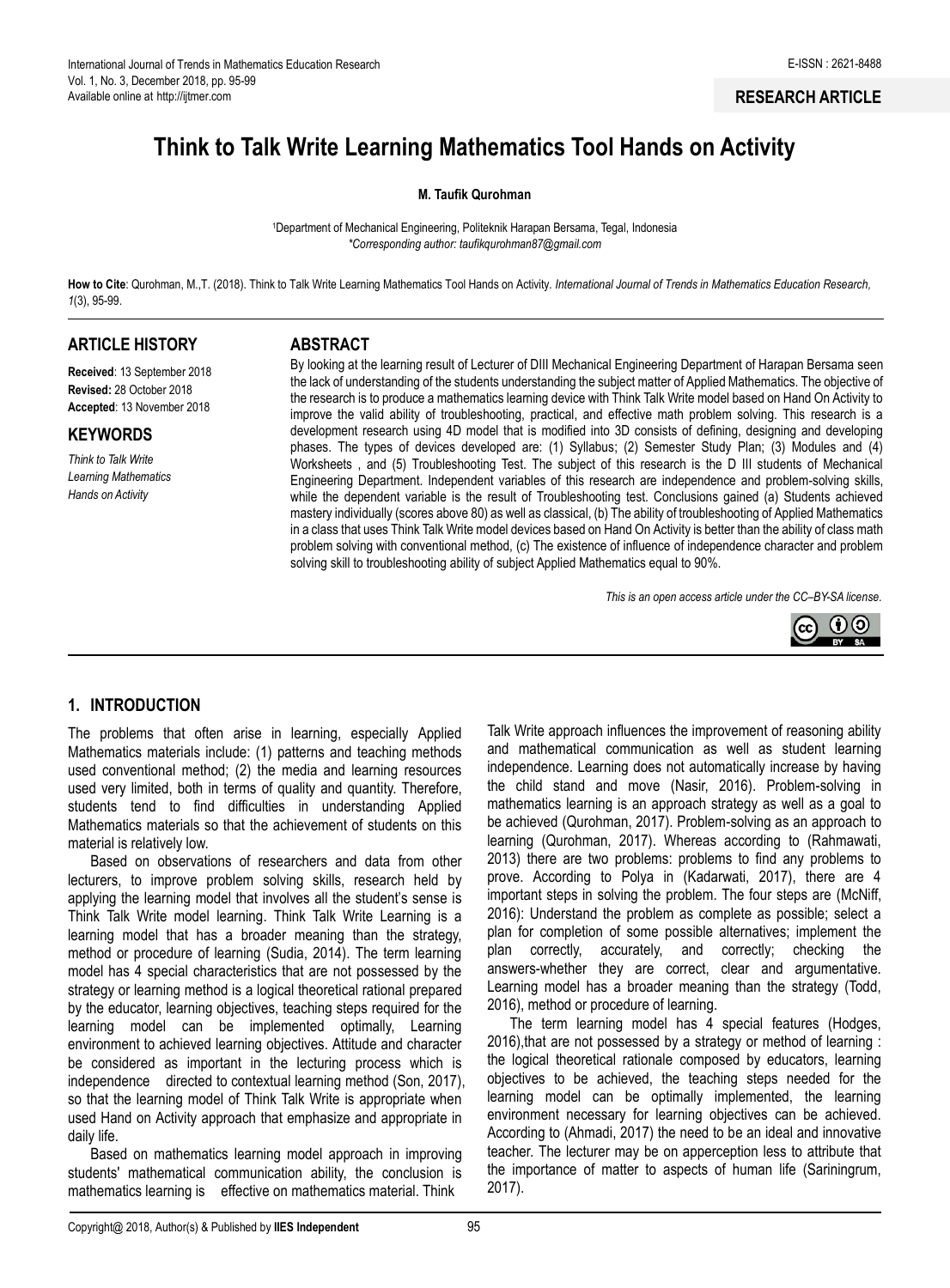Lessons that support students being scientific and drill students to perform a scientific method called Think Talk Write Model (Artini, 2016). Hand On Activity is an activity designed to involve learners in getting information by asking, move and find, collecting data, analyzing and make their own conclusions. The Hand On Activity approach is based on the view that students must construct the mathematical knowledge. Realistic mathematics education or Hand On Activity is known as a successful approach. The idea of mathematical learning with realism is not only popular in Netherlands, but much influences mathematics educators in other countries. According to Becker and Selter as quoted in (Zetriuslita, 2016) there is a result of quantitative and qualitative research indicating that students who receive hands-based learning on hands got higher scores than students who have acquired conventional-based learning in numeracy skills, especially at practice.

# **2. RESEARCH METHODS**

This research is classified as development research, that is the development of mathematics learning tools. The device developed are syllabus, Semester Lesson Plan, module, Worksheet, and Troubleshooting Ability Test. The Four-D Model development was suggested by Siyasailam Thiagarajan, Dorothy S. Semmel, and Melvyn I. Semmel (1974) in (Orton, 2004). The model consists of four stage of development that Define, Design, Develop and Disseminate or adapted into 4D models, namely defining, designing, developing, and deployment. Modifications include 3 steps / stages, namely definition, design, development, while the stage of disseminat is not done. The steps taken are: The practicality of instructional devices can be determined from the student response about the implementation of learning by using Think Talk Learning model device based on Hand On Activity on Applied Mathematics material (Qurohman, 2017). Learning devices are practical if the average respondents gives a minimum rating on the "agree" category.

Learning is effective after experiencing the learning process with a device developed using a model Think Talk Write-based Hand On Activity if (1) the students clasical completing in the experimental class more than 75% of students obtained greater score than/or equal to 78 with an average of more or equal to 80; (2) Problem solving skills and student independence during the learning process affect the Troubleshooting test; (3) Troubleshooting test result of experiment class is better than control class. So, to measure the effectiveness of learning outcomes, statistically performed completeness tests, and influence test.

# **3. RESULTS AND DISCUSSION**

#### **A. Troubleshooting Instrument Testing Analysis**

In addition to validate the learning tools, troubleshooting test questions is done on the test class to determine the validity, reliability, difficulty and distinguishing power, as follows:

#### **Validity Items**

To calculate the coefficient of item validity used product moment correlation formula. In this study, item is valid if it has high or very high validity or has a value *rxy* > 0.6. As for the items that have medium validity, low and very low will be revised or not used.

#### **Reliability Items**

To calculate the reliability of the learning result test is using alpha formula. The result from 8 items obtained r11 = 0,887.

#### **Level of Difficulty**

To test using the difficulty level formula. Nevertheless there are those who argue that the items are considered good if the items have medium difficulty.

# **Distinguishing Power**

Distinguishing power is the ability of an item to distinguish between clever students (high ability) to stupid students (low ability). Figures that indicate high distinguishing power are called discrimination indices (DI). After validation of the Mathematics Troubleshooting on Applied Mathematics material, it produces the item criterion.

# **B. Result of Learning Effectiveness Test Analysis**

#### **1. Prerequisite Test (Normality Test and Homogeneity Test)**

Prior to effectiveness test by analyzing the results of mathematical troubleshooting test, the prerequisite test (preliminary test) is done, as a prerequisite to do normality test and homogeneity test.

#### **a. Test of Troubleshooting Data Normality.**

The normality test aims to see whether the distribution of data comes from normally distributed data performed on the dependent variable.

As Hodengan uses significant value obtained from the Kolmogorov-Smirnov table of SPSS program output, if the value is significant> 5% then H0 is accepted. In this study using 5% significance level. The output of the normality test can be seen in Table 1.

|  |  |  |  | <b>Table 1. Tests of Normality</b> |
|--|--|--|--|------------------------------------|
|--|--|--|--|------------------------------------|

|                                               |           | Kolmogorov-Smirnov |      |
|-----------------------------------------------|-----------|--------------------|------|
|                                               | Statistic |                    |      |
| <b>Class Eksperiment</b><br>and Class Control | .089      | 78                 | .181 |

Based on the Test of Normality table in Kolmogorov-Smirnov coloumn Test, it can be seen that the sig value for the experimental class and control class is  $0.181 = 18.1\%$ . Sig value > 5% then H0 accepted. It means the sample class comes from a normally distributed population.

#### **b. Homogeneity Test of Troubleshooting Test Data**

Homogeneity tests used to find out whether the observational class students were in a homogeneous population or not . From the calculation results obtained Farithmatic = 1.01 with Ftable = 1.69. Since Fcount < Ftable, then H0 is accepted, so the sample variance is homogeneous.

# **c. Completeness Mathematical Ability Troubleshooting Test.**

Individual result of learning test is used to know the achievement of student's completeness in Applied Mathematics material compared with Criteria of Completion Minimum of 80. Thus, the research variable data is tested whether it meets the value of 80 or not. Furthermore, the results are compared with the value of table z using the real level. The conclusion is H0 is rejected, it means that the percentage of students who reach more than the minimum value is more than 75%.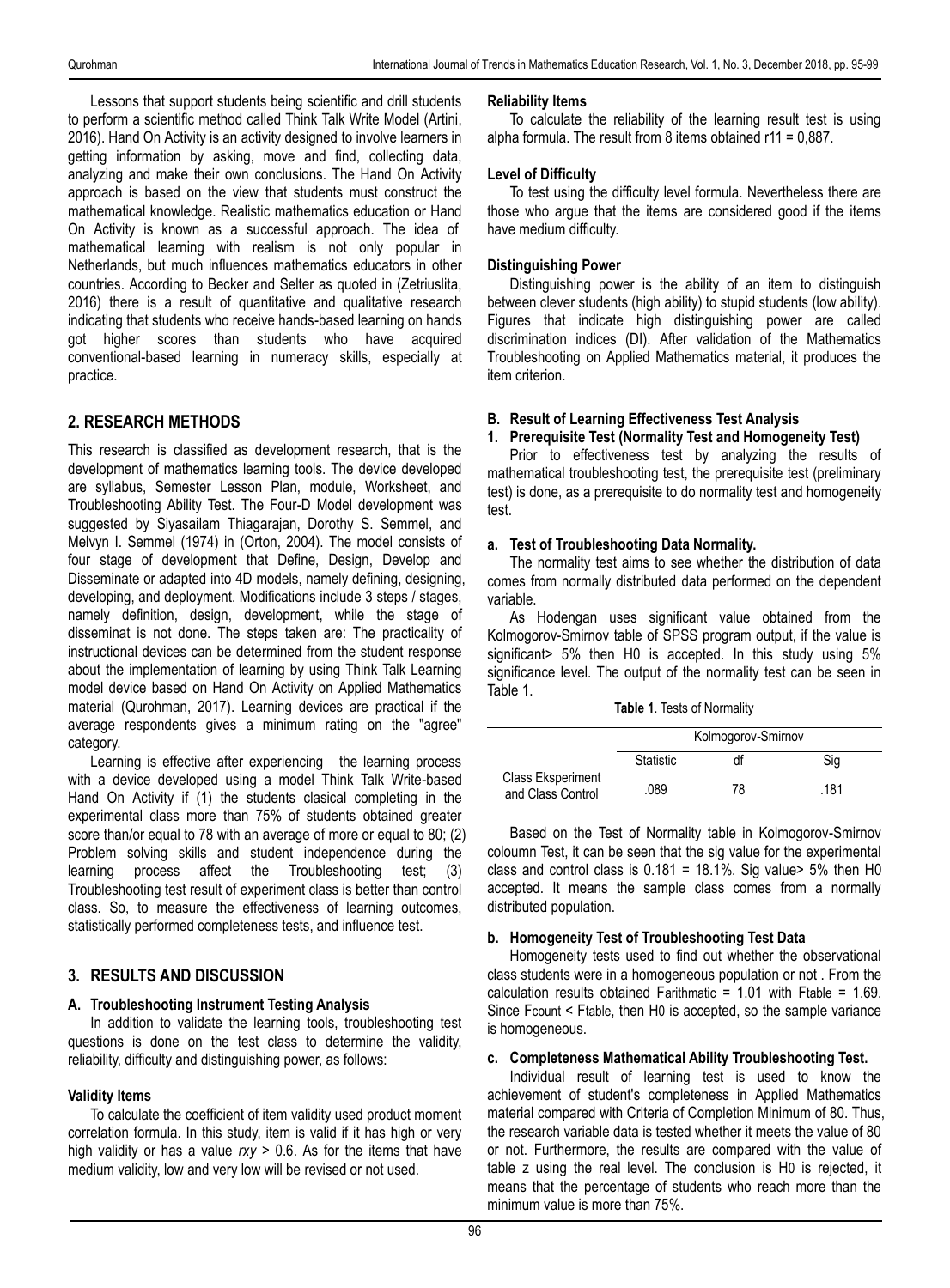## **d. Differential Average Test or Comparation Test**

The comparative test aims to compare the student's score of solving skill in mathematic using a Think Talk Write based on a Hand On Activity class using conventional methods.

# **2. Variance Similarity Test**

Testing criterion H0 is rejected if Fcount > Ftable when Ftable is obtained from distribution list F with dk numerator n1-1 (for Think Talk Write model and Hand on Activity based class) and dk denote n2-1 (conventional method class) and a significant level of α. In this study α taken 5%.

From the calculation obtained value Fcount = 1.74 while Ftable = 1.69 Because Fcount =  $1.74 > 1.69$  = Ftable, then H0 is rejected, so the variance of the class with Think Talk Write model based on Hand on Activity not equal to the class variance by conventional methods.

#### **3. Comparative Test Between Think Talk Write based on Hand On Activity Class and Conventional Method Class**

The comparative test is intended to compare the mean of mathematical troubleshooting abilities between Think Talk Write based on the Hand on Activity class with the class using conventional method. The statistic formula test is presented in Table 2.

#### **Table 2**. Mean Difference Statistical Test Formula

| Varians                     | <b>Test Statistic</b>                                                                          |
|-----------------------------|------------------------------------------------------------------------------------------------|
| Same Variant                | $t = \frac{\overline{x_1} - \overline{x_2}}{\sqrt{S^2(\frac{1}{n_1} + \frac{1}{n_2})}}$        |
|                             | and<br>$s^{2} = \frac{(n_{1} - 1)s_{1}^{2} - (n_{2} - 1)s_{2}^{2}}{n_{1} + n_{2} - 2}$         |
| <b>Different</b><br>Variant | $t = \frac{\overline{x_1} - \overline{x_2}}{\sqrt{\frac{s_1^2}{s_1^2 + \frac{s_2^2}{s_2^2}}}}$ |

Source: (Nasir, 2016)

After calculated the value of T count, then compared with t table. H0 rejection criteria provided in Table 3.

#### **Table 3**. Statistics Criteria Mean Differences Test

| Variant              | <b>Test Statistics</b>                       |
|----------------------|----------------------------------------------|
| Same Varian          | Ho accepted if $t \leq t(\alpha, n1+n2-1)$   |
| Different Variant    | Ho accepted if $t_1 \leq t(\alpha, n1+n2-1)$ |
| Source: (Nasir 2016) |                                              |

Source: (Nasir, 2016).

Results obtained from Think Talk Write based on Hand on Activity class and conventional methods class can be seen in Table4.

**Table 4**. The Result of Post Test Calculation of Troubleshooting Test of Experiment Class and Control Class

| Variant Source            | <b>Eksperiment Class</b> | Control Class |
|---------------------------|--------------------------|---------------|
| Total                     | 3195                     | 2842          |
| N                         | 39                       | 39            |
| х                         | 81,92                    | 72,84         |
| Varians(s2)               | 33,23                    | 57,82         |
| <b>Deviation Standard</b> | 5,76                     | 7,60          |

From the calculation obtained  $t_{\text{count}} - 5.922 > 1.671 - t_{\text{table}}$ , the rejection criterion H<sub>0</sub> uses the hypothesis of receiving if  $t \le$  $t(\alpha.n_1+n_{2-1})$ . t<sub>table</sub> = 1,671. So H<sub>0</sub> rejected while H<sub>1</sub> accepted, it means the score in Think Talk Write and Activity based on Hand On Activity class is better than conventional method class.

C. The Influence Test of Independence character and Problem-Solving Skill

The test aims to know the influence of independence and troubleshooting skill of student toward Troubleshooting Test result. The result of independence questionnaire score and observation score of student's problem solving regressed into Troubleshooting test score.

The general form of multiple linear regression is:

$$
Y = \beta_0 + \beta_1 x_1 + \beta_2 x_2 + \varepsilon
$$

The hypothesis is as follows.

H0:  $\beta_1 = 0$ ,  $i = 1,2$  (no influence of independence and student's problem-solving skills to Troubleshooting test result)

H<sub>1</sub>: There is i so  $\beta_i \neq 0$ ,  $i = 1,2$  (there is an influence of students' independence and problem-solving skills on KPM results)

Multiple regression analysis can using SPSS program. In this study the influence test using SPSS software with  $\alpha = 5\%$ , with multicollininearity, autocorrelation, and heteroskedastis test.

Based on the observation of independence character and problem-solving skills as well as troubleshooting math test. This study calculate using SPSS program. The results can be seen in Table 5.

**Table 5.** Significance Test of Independence Character Effect and Problem Solving Skills to Troubleshooting ANOVA<sup>b</sup>

| <b>AINUVA</b> |                   |    |                |        |      |
|---------------|-------------------|----|----------------|--------|------|
| Model         | Sum of<br>Squares | df | Mean<br>Square | F      | Sig  |
| Regression    | 1111.944          | 2  | 505.912        | 72.612 | .000 |
| Residual      | 251.822           | 36 | 6.917          |        |      |
| Total         | 1266              | 38 |                |        |      |

a. Predictor: (Constant), Problem Solving Skill, Independence b. Dependent Variable: Problem Solving Ability

From the table obtained sig value. =  $0,000 < 0.05$  which means H<sub>0</sub> rejected.  $H_1$  accepted. It shows that linear regression, means there is a significant influence between independence character and problem solving skills (collectively) to the ability of mathematics troubleshooting obtained by students.

Furthermore, to determine regression formula equation used Table 7, as follows :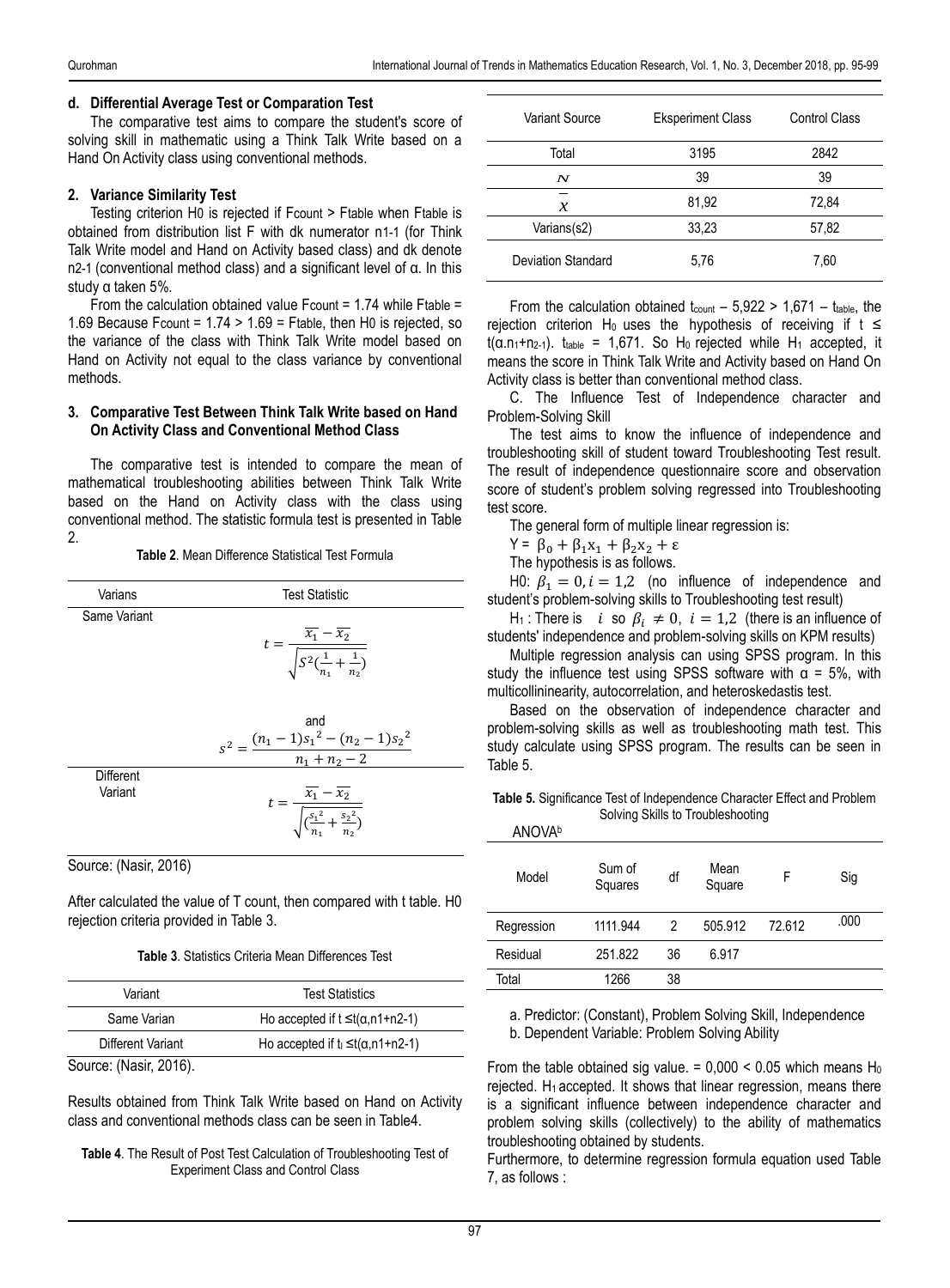| Table 6. Regression Formula Equation |  |  |  |
|--------------------------------------|--|--|--|
|--------------------------------------|--|--|--|

| Coefficient <sup>a</sup>        |                |              |              |          |      |
|---------------------------------|----------------|--------------|--------------|----------|------|
| Model                           | Unstandardized |              | Standardized |          |      |
|                                 |                | Coefficients | Coefficients |          | Sig. |
|                                 | R              | Std. Error   | Beta         |          |      |
| 1 (Constant)                    | $-38.603$      | 10.325       |              | $-3.836$ | .000 |
| Independence                    | .359           | .104         | 271          | 3.342    | .002 |
| Troubleshooting<br>Capabilities | 1.183          | .129         | .752         | 9 2 7 3  | .000 |

Dependent Variable : Troubleshooting Capabilities

Based on the Table 6, regression equation is obtained  $\hat{Y} = -38.603 + 0.359X_1 + 1.183X_2$ , it means that each addition of independence character variable  $X<sub>1</sub>$  or one unit will increase the value of the Mathematical Troubleshooting Test of 0.349 and each addition of the problem solving skill variable  $(x_2)$  as big as one unit there will be the addition of the Mathematical Troubleshooting Test of 1,193.

The influence of independence character and problem-solving skills on Mathematical Troubleshooting abilities are described in Table 7.

**Table 7**. The Influence of Independence Character and Problem Solving Skills on Mathematical Troubleshooting Abilities

#### Model Summary<sup>b</sup>

| Model | R         | R.<br>Square | Adjusted<br>Square | Std. Error<br>of the<br>Estimate | Durbin-Wat<br>son |
|-------|-----------|--------------|--------------------|----------------------------------|-------------------|
|       | .895<br>а | .900         | .790               | 2.63958                          | 1.703             |

Predictors : (Constant), Problem Solving Skills, Independence Dependent Variable : Troubleshooting Capabilities

Taking into consideration Table 8, obtained R Square = 0.90 = 90%. The effect of independence character and problem-solving skills on the ability of mathematical troubleshooting separately can be seen by performing partial test of multiple regression. Hypothesis proposed ;

H0: regression coefficient is not significant (no effect) H1: regression coefficient significant (influential)

**Table 8**. Coefficient of Regression Equation

| Coeficients |  |  |
|-------------|--|--|
|             |  |  |

| Model                     | Unstandardized<br>Coefficients |               | Standar<br>dized<br>Coefficie<br>nts | t        | Sig  |
|---------------------------|--------------------------------|---------------|--------------------------------------|----------|------|
|                           | B                              | Std.<br>Error | Beta                                 |          |      |
| Contant                   | $-39,603$                      | 10.325        |                                      | $-3.836$ | .000 |
| Independe<br>nce          | .349                           | .104          | .271                                 | 3.342    | .002 |
| Problem-so<br>Iving skill | 1.193                          | .129          | .752                                 | 9.273    | .000 |

Dependent Variable: Troubleshooting Capabilities

Taking into consideration in Table 9, the significance value for the independence character sig =  $0.002 = 0.2\%$  < 5%, so H0 is rejected but accepting H1, it means that independence character has an effect on the ability of solving mathematical problem. The

great influence of character independence to the ability of problem solving mathematics is 32.7%. While the value of significance for problem solving skills sig =  $0.00 = 0\%$  <5%, so H1 accepted, it means problem solving skills affect the ability of troubleshooting. The great influence of problem-solving skills on math's troubleshooting ability is 74%. It means that 90% of mathematical problem solving ability of Applied Mathematics is influenced by independence characteristic and problem-solving skills in troubleshooting test (collectively), while 10% is influenced by other factors.

## **4. CONCLUSIONS**

Based on the results and discussions that have been described, obtained the following conclusions: (1) Using the 3-D development model generated learning device in DIII Mechanical Engineering students with Think Talk Write model based on Hand on Activity on Applied Mathematics materials consisting of Syllabus, Semester Study Plan, Modules , Worksheets, and Troubleshooting Test. Since the learning device developed has been validated by expert in their field, the learning device developed in this research is valid, (2) The use of Think Talk Write Learning model device based on Hand On Activity is considered practical, (3) Applied Mathematics materials using Think Talk Write model devices based on Hand On Activity are effective, that is : (a) The ability to solve mathematical problems achieve mastery both individually and classically, in other words, students who are treated score 78 individually . Then based on the calculation of classical completeness obtained the conclusion that students who achieve a minimum score or more than 75%, (b) Ability to solve mathematical problems in Applied Mathematics materials using Think Talk Write model based on Hand On Activity is higher than students with conventional learning, (c) Positive influence of independence character and problem-solving skills on mathematical Troubleshooting Ability of Applied Mathematics material. So that the character of independence and problem solving skills affect the Troubleshooting ability im the amount of 90%.

## **REFERENCES**

- Akhmadi, A.N., Qurohman, M.T. and Syarifudin, S., 2017. Peningkatan Kompetensi Auto CAD Bagi Siswa SMK Ma'arif NU Talang Kabupaten Tegal. Jurnal Pengabdian Masyarakat Progresif Humanis Brainstorming, 1(1).
- Artini, N.P.Y., Parmiti, D.P. and Sudana, D.N., 2016. Pengaruh Model Pembelajaran Kooperatif Tipe Think-Talk-Write Berbasis Kearifan Lokal Tri Kaya Parisuda. *Mimbar Pgsd Undiksha*, 4(3).
- Hodges, C., Gale, J. and Meng, A., 2016. Teacher Self-Efficacy During the Implementation of a Problem-Based Science Curriculum. *Contemporary Issues in Technology and Teacher Education*, 16(4), pp.434-451.
- Kadarwati, S. and Sulistyaningsih, N., 2017. Implementasi Strategi Think-Talk-Write (Ttw) Pada Pembelajaran Menulis dan Pemahaman Matematis. Jurnal Pendidikan, 10(2), pp.57-66.
- McNiff, J., 2016. You and your action research project. Routledge.
- Nasir, A. Muhajir. 2016. Statistika Pendidikan. Yogyakarta : Media Akademi
- Orton, A., 2004. Learning mathematics: Issues, theory and classroom practice. Bloomsbury Publishing.
- Qurohman, M.T., 2017. Meningkatkan Kemampuan Pemecahan Masalah Kalkulus Lanjut Melalui Pembelajaran Kooperatif Tipe Co-Op Co-Op. *CAKRAWALA Jurnal Pendidikan*, 11(1).
- Qurohman, M.T., 2017, May. Analisis Perangkat Pembelajaran Group Investigation Berbasis RME untuk Meningkatkan Kemampuan Pemecahan Masalah Materi Kalkulus. In Prosiding 2nd Seminar Nasional IPTEK Terapan (SENIT) 2017 (Vol. 2, No. 1, pp. 156-161).
- Qurohman, M.T. and Sungkar, M.S., 2018. Integrasi Pembelajaran Matematika Problem Based Learning dengan Teknologi Informasi dan Komunikasi. *Desimal:*